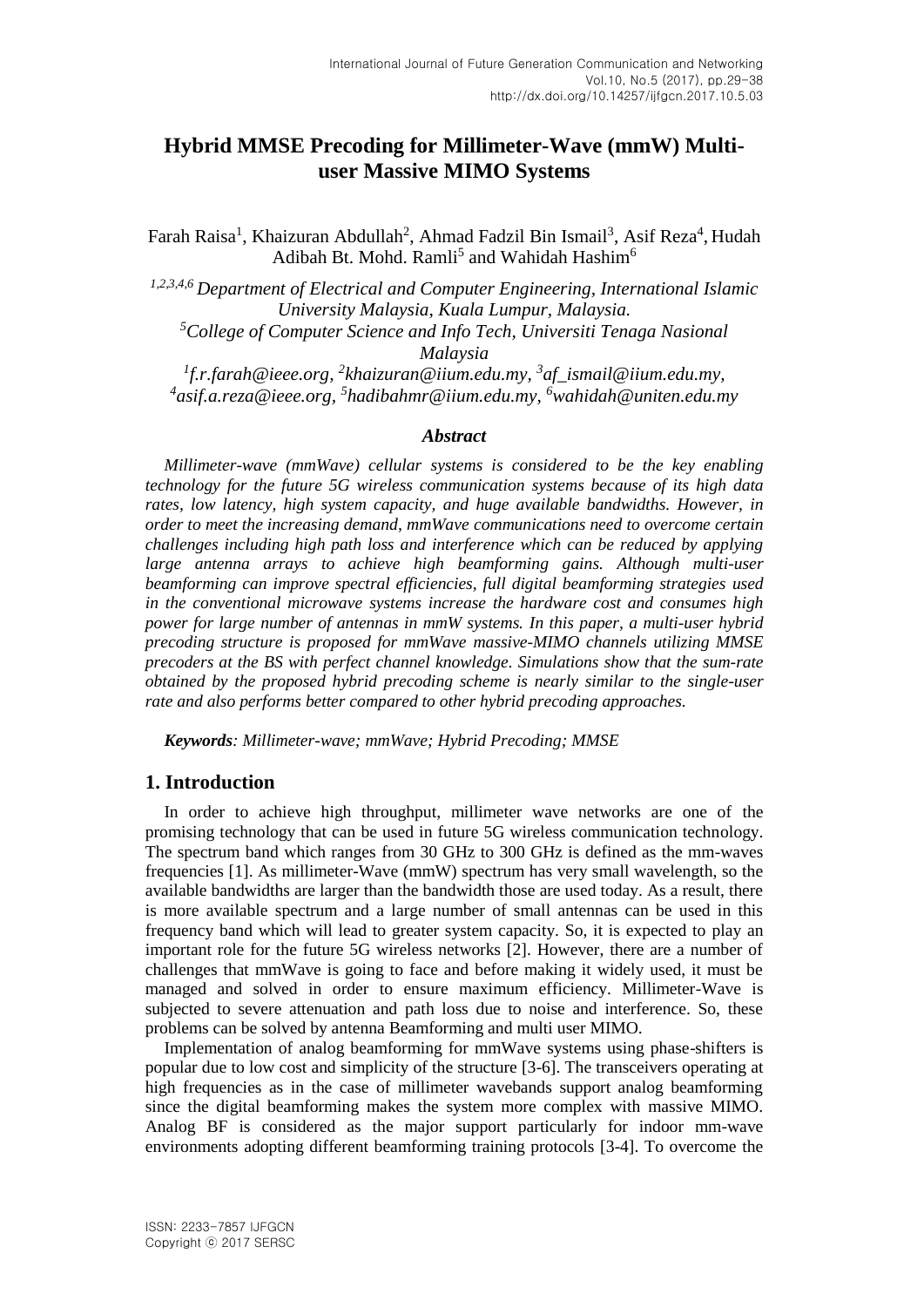high path loss issue of the mm-wave frequencies, a large number of antennas are aligned and the RF chains are kept as minimum as possible to maintain simple circuit and low power consumption. The beam pointing angles are needed to aligned to face each other to form beam angle pair. However, these proposed methods were only applicable for singlestream transmission and also has large training overhead for large number of users. The performance of these low-power analog beamforming approaches, is very poor and not completely suitable for mm-wave channels. Fully digital beamforming architectures used in broadband microwave [7] is impractical for millimeter-wave systems due to high complicacy of the hardware and high consumption of power for many antennas.

The efficient beamforming architecture for mm-wave systems needs to be designed with both analog and digital processing [8-17]. Hybrid analog-digital beamforming involves dividing the MIMO processing into both analog and digital domains for multiuser data transmission with minimum interference. In order to maximize the average received SNR and thus the link budget, joint analog-digital beamforming algorithm was developed [9] with perfect CSI where the number of AFE chains were reduced with negligible performance loss to minimize the cost. Zero forcing (ZF) and phased zeroforcing (PZF) hybrid precoding scheme is proposed in several literatures [14] [15] performing ZF precoding at the BB. The analog RF precoder is designed to obtain the large array gain and after that ZF precoding is carried out depending on the channel.

The hybrid BF algorithm for single-user mm-wave systems which assumes only limited knowledge of the channel [14] considers both the reciprocal and sparse environment. However, these proposed hybrid precoding algorithms do not utilize the characteristics of the mm-wave channel properly. As a result, when applied to mmW systems, these approaches will consume high power due to the use of high resolution ADC at the receiver. Efficient beamforming design for millimeter-wave channels considering the special characteristics of the channel is needed that can bring benefit in practical application for the massive number of antennas and which is compatible for millimetre-wave frequency bands. Table 1 shows the research works on hybrid precoding systems in mmWave networks.

| <b>Author and</b><br>Year | Configuration                                               | <b>Advantages</b>                                                                                                                            | <b>Drawbacks</b>                                        |
|---------------------------|-------------------------------------------------------------|----------------------------------------------------------------------------------------------------------------------------------------------|---------------------------------------------------------|
| Kim (2013)                | Joint baseband-RF<br>with perfect CSI                       | Applicable for both single<br>and multi-user scenario                                                                                        | High hardware<br>complexity                             |
| El Ayach<br>(2013)        | OMP-based<br>precoding with<br>partial channel<br>knowledge | Low complexity precoding<br>technique with high<br>performance                                                                               | Single-user Channel                                     |
| Han (2015)                | Optimal Hybrid<br><b>BF</b> solution                        | Achieves multi-user<br>capacity;                                                                                                             | mmWaye channel<br>characteristics not<br>well discussed |
| Huang<br>(2010)           | Subarray<br>beamformer for<br>long range mmW                | Better system performance<br>for long range mmW<br>systems                                                                                   | Single-user system is<br>discussed only.                |
| Khan (2012)               | Hybrid BF for<br><b>MMB</b>                                 | Provides Gb/s data rate for<br>long distance with high<br>mobility; Cell-edge<br>throughput performance<br>10-100 times better than<br>LTE-A | Low efficiency and<br>high power<br>consumption         |

**Table 1. Comparison of Research Work by Others on Hybrid Beamforming**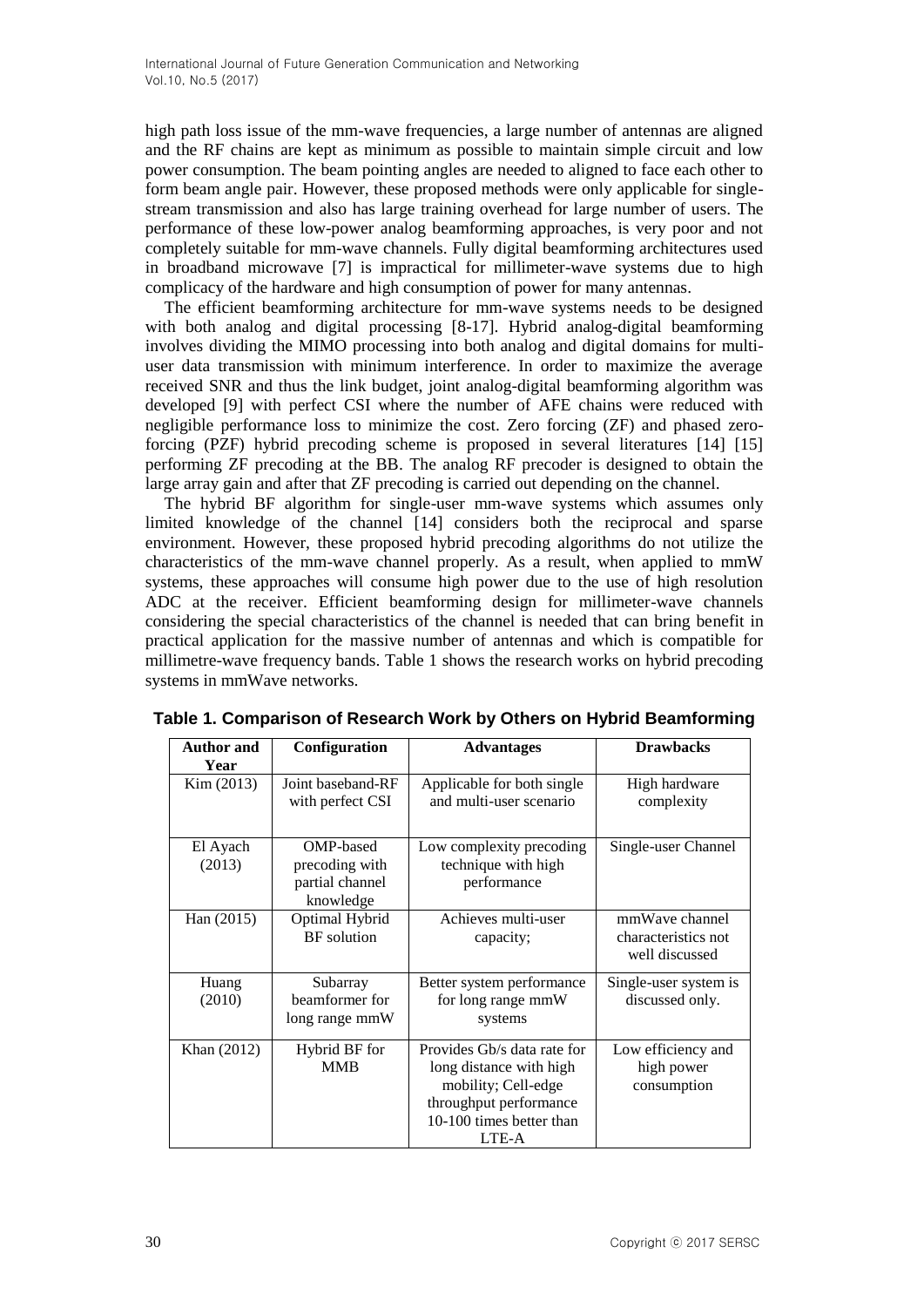| Liang $(2014)$ | Phased Zero-            | Low-complexity precoding   | Energy efficiency is  |
|----------------|-------------------------|----------------------------|-----------------------|
|                | Forcing hybrid          | scheme approaches the      | not discussed         |
|                | precoding               | performance of the digital |                       |
|                |                         | ZF precoding               |                       |
| Alkhateeb      | Hybrid                  | Utilizes the sparse nature | Only applicable for   |
| (2013)         | beamforming with        | of the mmW channel;        | single user           |
|                | partial channel         | better performance for     |                       |
|                | knowledge               | single user channel        |                       |
| El Ayach       | <b>Sparse Precoding</b> | Low complexity precoding   | Optimization of       |
| (2014)         | for mmW systems         | solution utilizing the     | energy efficiency of  |
|                |                         | sparse nature of the       | massive MIMO is not   |
|                |                         | mmWave channel;            | discussed; Only       |
|                |                         | Suitable for limited       | single user precoding |
|                |                         | feedback architecture.     | is considered         |
| Zhang and      | Joint Precoding of      | Achieves same sum rate     | mmWave channel is     |
| Huang          | baseband and RF         | compared to that of a      | not considered        |
| (2014)         |                         | digital beamformer         |                       |
| Chen (2015)    | Hybrid Iterative        | Achieves same              | Not specially         |
|                | transceiver design      | performance as full        | designed for          |
|                |                         | baseband precoding         | mmWave systems;       |
|                |                         | scheme; Very small         | higher complexity     |
|                |                         | number of RF chains used   | and high energy       |
|                |                         | to reduce complexity       | consumption           |

In this paper, an efficient hybrid precoding approach for mmW channel with comparatively low-complexity is proposed where precoding is done in both analog and digital domains for multi-user scenario. In this design, RF precoding is done to increase the transmit power and after that MMSE baseband precoding is adapted for multi-user system to mitigate the inter-user interference. The paper is arranged as follows: System model for the mmWave hybrid beamforming structure in discussed in Section 2. In Section 3, the proposed hybrid MMSE precoding design is presented and analysed under perfect CSI in Section 4. Results is illustrated in Section 5 and finally the paper is concluded in Section 6.

# **2. System Model**

For the system model for mmWave propagation shown in Figure 1, it is considered that  $N_t$  number of transmit antennas and  $N_{RF}$  number of chains are connected at the BS. The base station communicates with the mobile stations of  $\boldsymbol{K}$  users, each of them equipped with  $N_r$  number of receive antennas.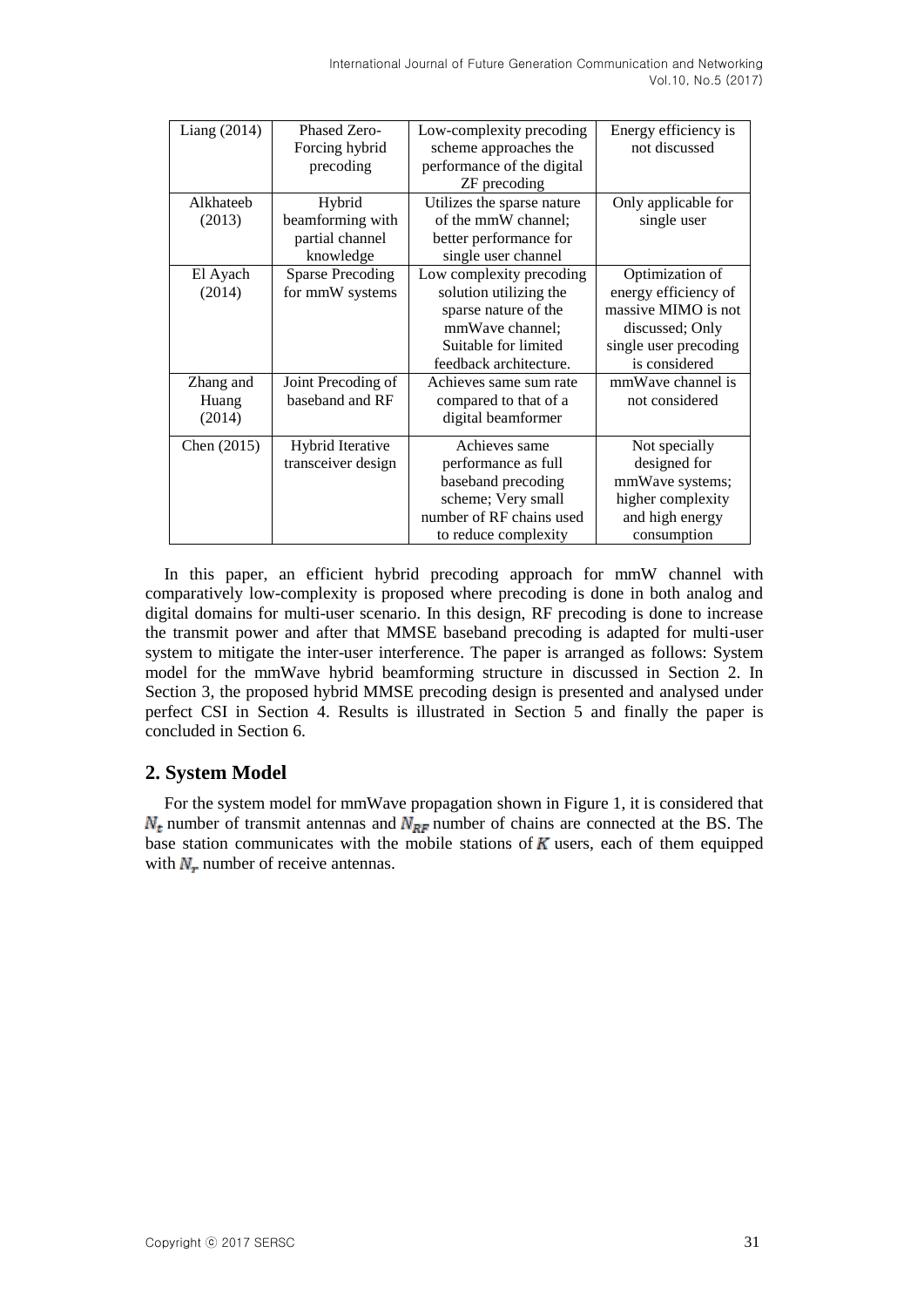

**Figure 1. Block Diagram of mmWave Hybrid Beamforming Architecture**

In multi-user beamforming system, each of the users supports single-stream transmission between the BS and the MS. So, the data streams are equal to total user  $K$ . It is also considered that the RF chains is same as the highest users being served at the same time *i.e.*, the users are less than the RF chains. The transmitter at the BS executes  $K \times K$ baseband precoder,  $\mathbf{F}_R$ , and  $N_t \times K$  RF precoder,  $\mathbf{F}_R$ . The transmitted signal is then given by,

$$
x = \mathbf{F}_R \mathbf{F}_B \tag{1}
$$

In this equation, s is the  $K \times 1$  transmitted symbol vector such that,  $\mathbb{E}[ss^*] = \frac{P}{k} I_K$ , where,  $\vec{P}$  is the average transmit power. Analog phase shifters are being used to execute , so its entries are normalized in order to satisfy  $\left[\mathbf{F}_R\right]_{m,n}\right] = N_t^{-1}$ . Moreover, each entry of  $F_R$  varies in phase-only and we normalize the magnitude so that it satisfies , where  $\phi_{mn}$  is the quantized angle. The total power constraints at the BS is accomplished by normalizing  $\mathbf{F}_B$  such that  $\|\mathbf{F}_R\mathbf{F}_B\|_F^2 = K$ . A narrowband channel model is adopted [14] [17] where received signal observed by the  $k<sup>th</sup>$  user,

$$
r_k = \mathbf{H}_k \sum_{n=1}^K \mathbf{F}_R f_n^B s_n + n_k \tag{2}
$$

Where,  $H_k$  is the mm-wave channel matrix between BS and MS with dimension  $N_r \times N_t$ ,  $n_k$  is the additive Gaussian noise and  $n_k \sim \mathcal{N}(0, \sigma^2 I)$ . The received signal at the MS of the  $k^{th}$  user, where the combiner  $w_k$  is used,

$$
y_k = w_k^* \mathbf{H}_k \sum_{n=1}^K \mathbf{F}_R f_n^B s_n + w_k^* n_k \tag{3}
$$

In the receiver's side, only analog RF beamforming is considered to simplify the architecture and lower the hardware cost.

## **3. Channel Model**

The hybrid precoders ( $\mathbf{F}_R$ ,  $\mathbf{F}_B$ ) and the hybrid combiners ( $\mathbf{W}_R$ ) are investigated depending on the channel matrix  $\bf{H}$ . In order to analysis the performance of the proposed hybrid precoding, a geometric mm-wave channel model is adopted with limited scattering characteristics for the channel, with each scatterer having a single propagation path. It is assumed that the channel is the sum of propagation paths, each having a scatterer and having  $L_K$  number of scattering clusters for the channel  $k$ . Channel  $H_k$  can be expressed as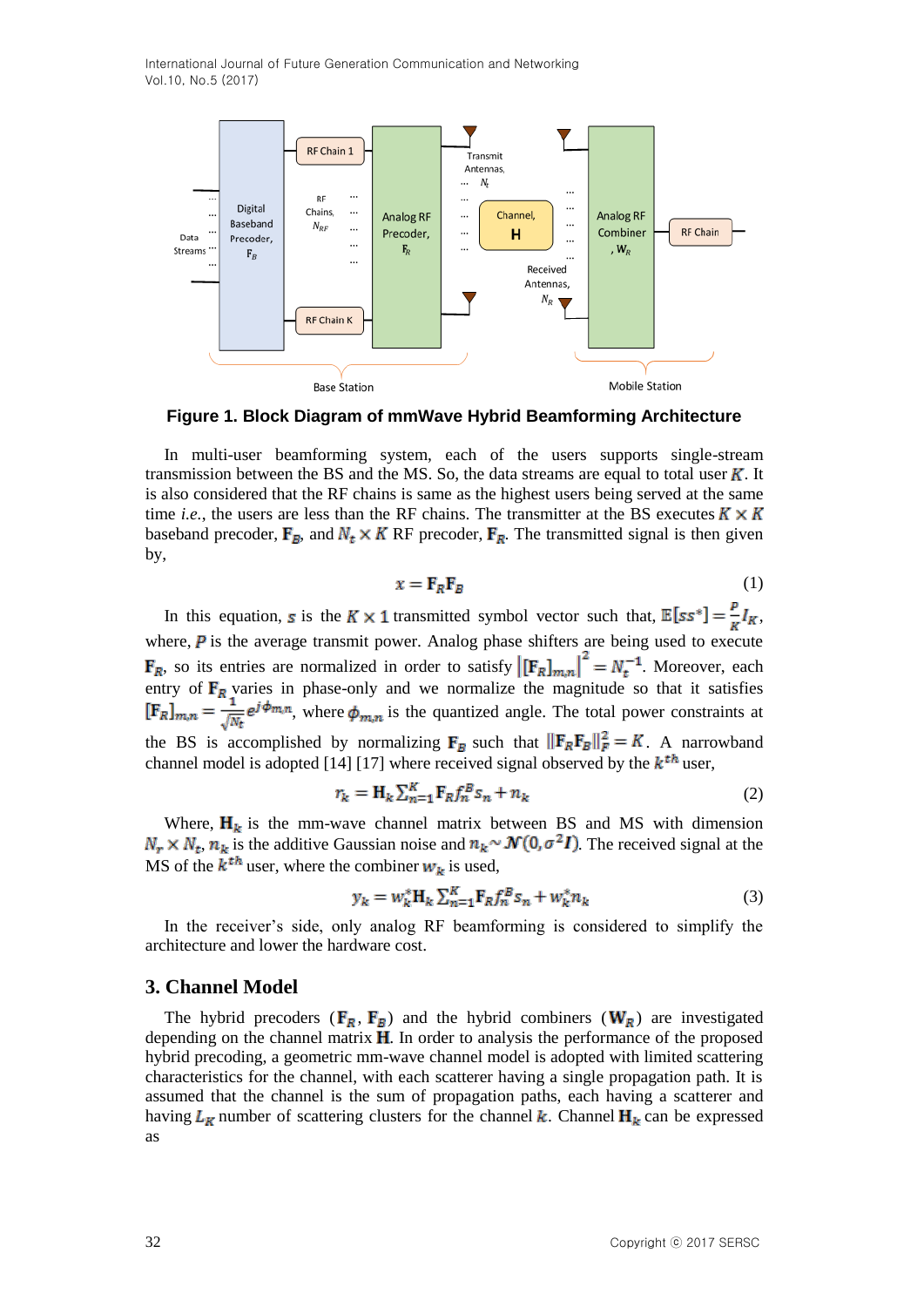$$
\mathbf{H}_k = \sqrt{\frac{N_t N_r}{L_k}} \sum_{l=1}^{L_k} \alpha_{k,l} a_r(\theta_{k,l}) a_t^*(\phi_{k,l})
$$
(4)

where,  $\theta_{k,l}$  is the angle of arrival and  $\phi_{k,l}$  is the angle of departure of the l<sup>th</sup> path. The simulation of the proposed design is based on two types of antenna arrays, uniform planar arrays and uniform linear arrays. The array response vector for ULA antennas at the BS can be defined as

$$
a_t(\phi_{k,l}) = \frac{1}{\sqrt{N_t}} \Big[ 1, \exp\Big(j\frac{2\pi}{\lambda}d\sin(\phi_{k,l})\Big), \dots, \exp\Big(j(N_t-1)\frac{2\pi}{\lambda}d\sin(\phi_{k,l})\Big) \Big]^T \tag{5}
$$

Where,  $\lambda$  and  $\boldsymbol{d}$  are the wavelength and the distance between two antennas respectively.

#### **4. Hybrid MMSE Precoding for Multi-user MIMO**

Designing hybrid precoders and combiners at the BS and MSs efficiently to increase the total rate of the system is the main objective of this paper. The achievable rate for the user  $K$  at the MS can be written as, after processing the received signal utilizing the combining vector,

$$
R_k = \log_2 \left[ 1 + \frac{\frac{P}{K} \left| w_k^* H_k f_k^B \right|^2}{\frac{P}{K} \sum_{n \neq k_K} \left| w_k^* H_k f_k^B \right|^2 + \sigma^2} \right] \tag{6}
$$

Total sum-rate is given by,

$$
Rt = \sum_{k=1}^{K} R_k
$$

There are only certain values for the analog precoding and combining vectors because only the quantized angles are available for the analog phase-shifters. These vectors are chosen from different beamforming codebooks such as general quantized BF codebooks, beamsteering codebooks and multi-resolution codebooks. As the analog beamsteering codebooks are previously used and shown to have better performance for single-user precoding schemes, in this paper these beamstearing codebooks are adopted for selecting the RF beamforming vectors. Here, for channels with single path, the beamforming vectors have similar type of array response vector which is represented by an angle. Let  $\mathcal F$ and  $W$  be the RF precoding vector codebook and RF combining codebook respectively.

Considering the sum-rate as the performance metric,  $\mathbf{F}_R^*$ ,  $\{\mathbf{f}_k^{*B}\}_{k=1}^K$  and  $\{\mathbf{w}_k^*\}_{k=1}^K$  are needed to obtained from the equation (4) to solve

$$
\left\{ \mathbf{F}_{R}^{*} \left\{ \mathbf{f}_{k}^{*} \mathbf{B} \right\}_{k=1}^{K}, \left\{ \mathbf{w}_{k}^{*} \right\}_{k=1}^{K} \right\} = \arg \max (R_{s})
$$
\n
$$
= \arg \max \sum_{k=1}^{K} \log_{2} \left( 1 + \frac{\frac{P}{K} \left| \mathbf{w}_{k}^{*} \mathbf{H}_{k} \mathbf{F}_{R} \mathbf{f}_{k}^{B} \right|^{2}}{\frac{P}{K} \sum_{n \neq k} \left| \mathbf{w}_{k}^{*} \mathbf{H}_{k} \mathbf{F}_{R} \mathbf{f}_{k}^{B} \right|^{2} + \sigma^{2}} \right)
$$
\nsubject to,\n
$$
\left\{ \mathbf{F}_{R} \right\}_{i,k} \in \mathcal{F}, k = 1, 2, ..., K,
$$
\n
$$
\mathbf{w}_{k} \in \mathcal{W}, k = 1, 2, ..., K,
$$
\n
$$
\left\| \mathbf{F}_{R} \left[ \mathbf{f}_{1}^{B}, \mathbf{f}_{2}^{B}, ..., \mathbf{f}_{k}^{B} \right] \right\|_{F}^{2} = K.
$$
\n(7)

However, it is infeasible and unmanageable to obtain explicit solution of this maximization of the total sum-rate due to certain factors. The solution for the above equation needs to search for possible  $\mathbf{F}_R$  and  $\{w_k^*\}_{k=1}^K$  combinations over the  $\mathcal{F}^K \times \mathcal{W}^K$ . Moreover, the baseband precoder  $\mathbf{F}_p$  is needed to incorporate with the RF beamforming vectors which needs the channel or effective channel feedback, resulting in large feedback and training overhead for this solution. There are several proposals for the solutions of the equation for designing the hybrid precoder and combiner. However, all these approaches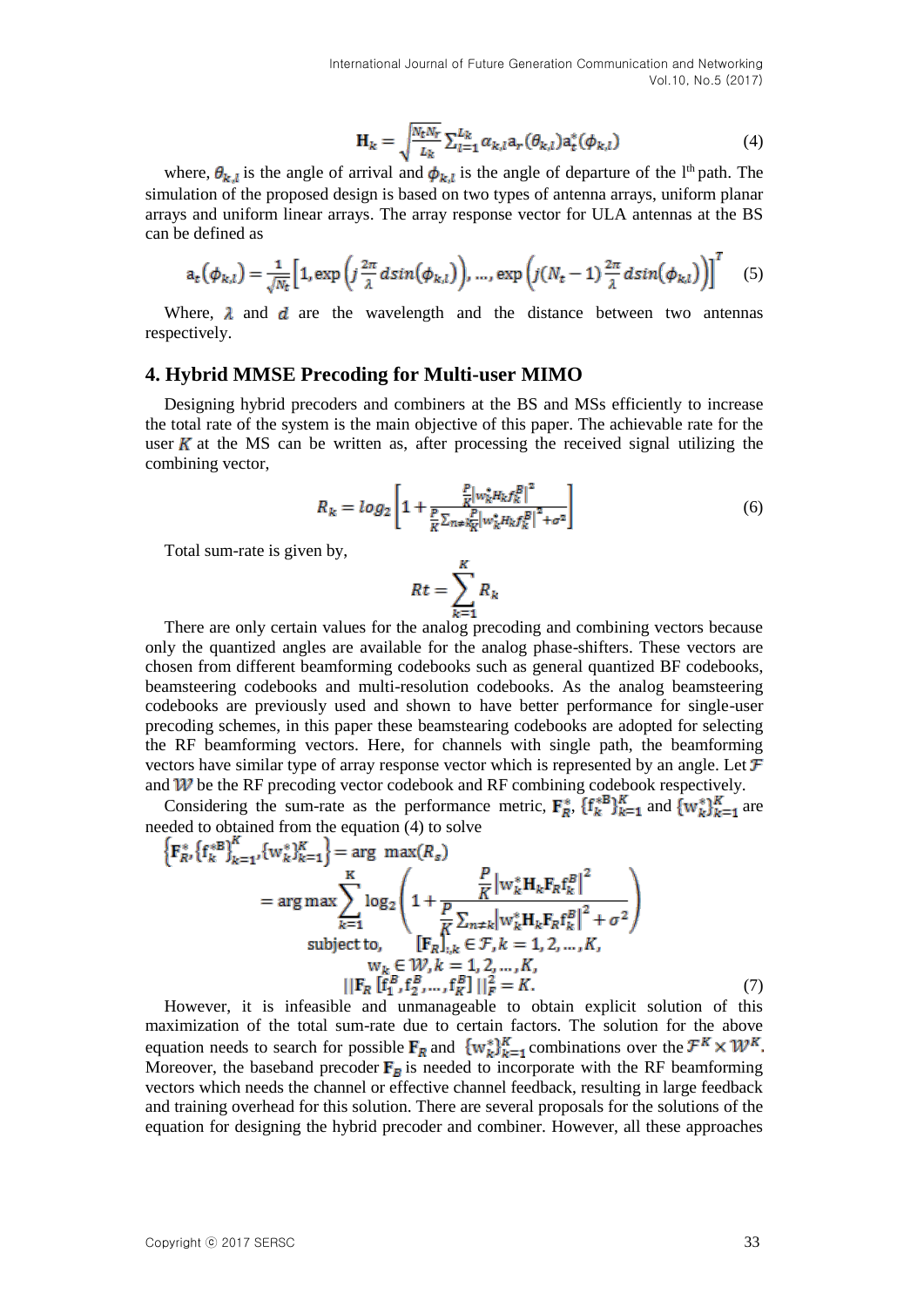are not suitable for the mm-wave systems. So, a modified algorithm is proposed for mmwave multi-user MIMO for many antenna elements.

# **5. Modified Algorithm for Hybrid Precoding**

The proposed algorithm for the multi-user hybrid precoding is the modified and improved algorithm proposed in [14], where the total structure is divided into two stages. Firstly, the analog RF precoders and RF combiners are designed at the BS and MS respectively for single-user scenario avoiding the inter-user interference and the power of the signal per user is maximized without estimating the channel. The BF vectors for the  $k<sup>th</sup>$  user are designed in such a manner so that at the signal power is highest at the  $k<sup>th</sup>$  MS. The RF precoding scheme here is the typical analog precoding for single-user system that is used in other literatures [10] [12]. Efficient beam alignment algorithm is used which exploits the BF codebook to maximize the SNR. The hierarchical codebook utilizes a distance metric which can be optimized by using proper subarray methods.

After this stage, the digital BB precoder is constructed for multi-user MIMO and interuser interference in handled. Effective channels,  $\overline{h}_k = w_k^* H_k F_R, k = 1, 2, ..., K$  are trained by the base station with the mobile stations. A random vector quantization (RVQ) codebook  $(H)$  is used to quantize these effective channels by their corresponding MS  $(k)$ , and then the channel vector index is send to BS with  $B<sub>B</sub>$  bits. Here, the MMSE (Minimum Mean Squared Error) precoding is then constructed in the BS depending on quantized channels.

### **6. Spectral Efficiency Analysis with Perfect CSI**

In this section, the spectral efficiency is analysed which is achieved by the RF and baseband hybrid precoders. The performance is analysed for massive MIMO and with single-path channels.

Assuming that the effective channel knowledge is perfect and the RF beamsteering angles are of unending values. It is also assumed that all the codebooks including the RF codebooks for the for the BS and and MS and the RVQ codebook has the size of infinity.

It is considered that the channel is single-path so the scattering path  $L_k = 1$  for  $k = 1, 2, 3 \dots K$ 

The algorithm is used to construct the precoders and combiners with a few number of assumptions. The channel is considered single-path and the angle of RF precoding and combining vectors are continuous beamsteering vectors.

The effective channel can be written for  $k$  user after constructing the analog precoders,

$$
h_k = w_k H_k F_k
$$

$$
= \sqrt{N_t N_r} \alpha_k a_t^* (\phi_k) F_R
$$

The effective channel matrix  $\overline{H}$  is given by,  $H = CA_{t}^{*}A_{r}$ 

Where C is the diagonal matrix with dimension  $K \times K$  and  $\left[\mathbb{C}\right]_{k,k} = \sqrt{N_t N_r} \alpha$ 

The MMSE precoder of digital baseband depending on the effective channels can be expressed as,  $\mathbf{F}_{B} = \overline{H}^{H}(\overline{H^{H}H + \alpha I})^{-1}$  where  $\alpha$  is the normalization factor and it is normalized to adjust elements according to the power constraints  $\left\| \mathbf{F}_{\mathbf{R}} \mathbf{f}_{k}^{B} \right\|^{2} = 1$ .

The elements of the diagonal matrix  $=$   $\sqrt{\frac{N_t N_r}{(A_t^* A_t) \bar{k}_k^2}} |\alpha_k|$ 

Then the achieved rate can be written as

$$
R_k = \log_2\left[1 + \frac{SNR}{K} |\bar{\mathbf{h}}_k^* \mathbf{f}_k^B|^2\right]
$$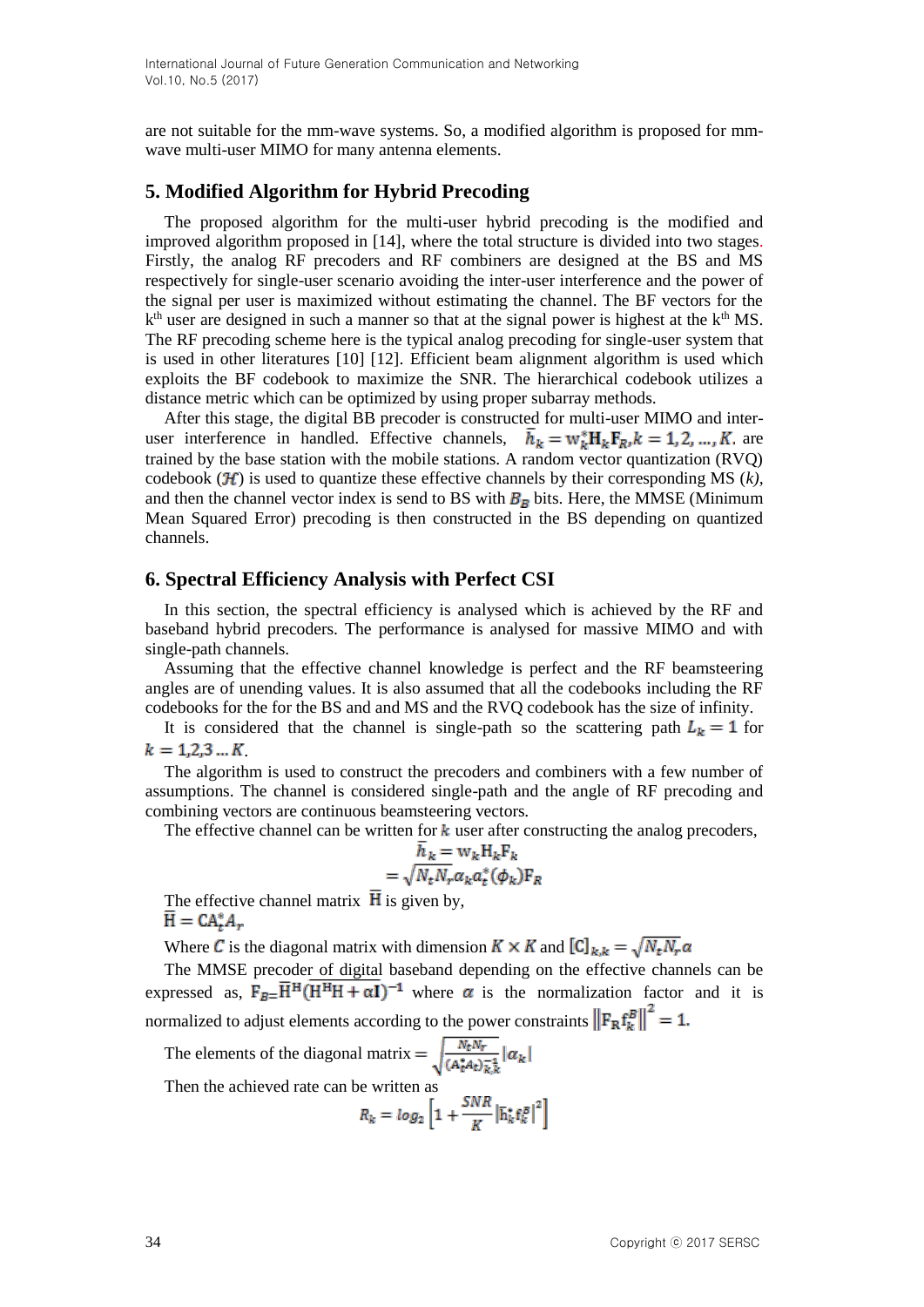$$
= \log_2 \left[ 1 + \frac{SNR}{K} \sqrt{\frac{N_t N_r}{(A_t^* A_t)_{k,k}^{-1}}} |\alpha_k|^2 \right] \tag{8}
$$

For single-user, the achievable rate is given by

$$
R_{single} = log_2 \left[ 1 + \frac{SNR}{K} N_t N_r |\alpha_k|^2 \right] \tag{9}
$$

As the precoders are designed in keeping with the algorithm with the assumptions stated before, the achievable rate of user  $k$  and the single user achievable rate increases with the similar slope when SNR is high. The difference between these two types of achievable rates is always constant as it only depends on MSs and  $N_t$ , the number of BS antennas.

Virtual channel model is used to analyse the performance with large number of antennas which is only applicable for ULAs and UPAs. And the  $N_t$  and  $N_r$  are of finite numbers.

The virtual channel model has a finite number of  $N_t$  and  $N_r$  and fixed direction for the transmission and reception. Utilizing this channel model for the  $k<sup>th</sup>$  user, the channel is given by

$$
H_{kv} = \bar{A}_r H_k^v \bar{A}_t^* \tag{10}
$$

Where,  $\bar{A}_r$  and  $\bar{A}_t$  are the virtual antenna array response vector for the MS and BS and  $\mathbf{H}_{k}^{\nu}$  is the channel matrix for the k<sup>th</sup> user.

The virtual channel model equation can be replaced in the equation (10) and can be rewritten as

$$
H_{kv} = \sqrt{\frac{N_t N_r}{L}} \sum_{m=1}^{N_t N_r} \gamma_{km} a_r(\bar{\theta}_{k,m}) a_t^*(\bar{\phi}_{k,m})
$$
(11)

Here,  $\bar{\phi}$  and  $\bar{\theta}$  are the AoA and AoD for the virtual channel model.

The single-user rate is given by,

$$
R_{single} = log_2 \left( 1 + \frac{SNR}{KL} N_t N_r \left| \gamma_{k,1} \right|^2 \right) \tag{12}
$$

And the effective channel  $H_{\nu}$ ,

$$
\overline{\mathbf{H}}_{v} = \mathbf{D}_{v} P_{v} \tag{13}
$$

 $D_v$  represents the diagonal matrix and  $P_v$  is the  $K \times K$  matrix Digital MMSE precoder,

$$
\mathbf{F}_B = \overline{\mathbf{H}}^{\mathrm{H}} (\overline{\mathbf{H}^{\mathrm{H}} \mathbf{H}} + \alpha \mathbf{I})^{-1} \Lambda \tag{14}
$$

Where,  $\alpha$  is the regularization factor and  $\alpha = \frac{Nr\sigma_{\overline{n}}}{\sigma_s^2}$ , where  $\sigma_n^2$  and  $\sigma_s^2$  are noise variance and average transmit power respectively. So, the sum rate of user  $\boldsymbol{K}$  is given by

$$
R_K = \log_2\left(1 + \frac{SNR}{K} \left| \bar{h}_k^* f_k^B \right|^2\right) \tag{15}
$$

This equation represents the achievable rate for user k obtained by the proposed hybrid precoding structure. In the next section, the results of the simulation comparing the spectral efficiencies of the proposed design and other different beamforming approaches are presented.

#### **7. Simulation Results**

The performance of the proposed hybrid MMSE precoding approach is studied using numerical simulation and compared with other hybrid precoding designs of the literature discussed in the previous sections. The simulation is carried out in MATLAB simulator and in three different systems. MU-MIMO is considered in this analysis with  $8 \times 8$  BS antennas and  $4 \times 4$  MS antennas. Four mobile stations are considered and each having single-path transmission. The effective channel is assumed to be perfect with AoDs and AoAs to be uniformly distributed. The azimuths and elevations are distributed in [0,  $2\pi$ ] and  $[-\pi/2, \pi/2]$  respectively. Noise variance  $(\sigma^2)$  is assumed to be 1 and SNR is  $P\sigma^2/K$ . The achievable rates of the proposed hybrid MMSE precoding technique is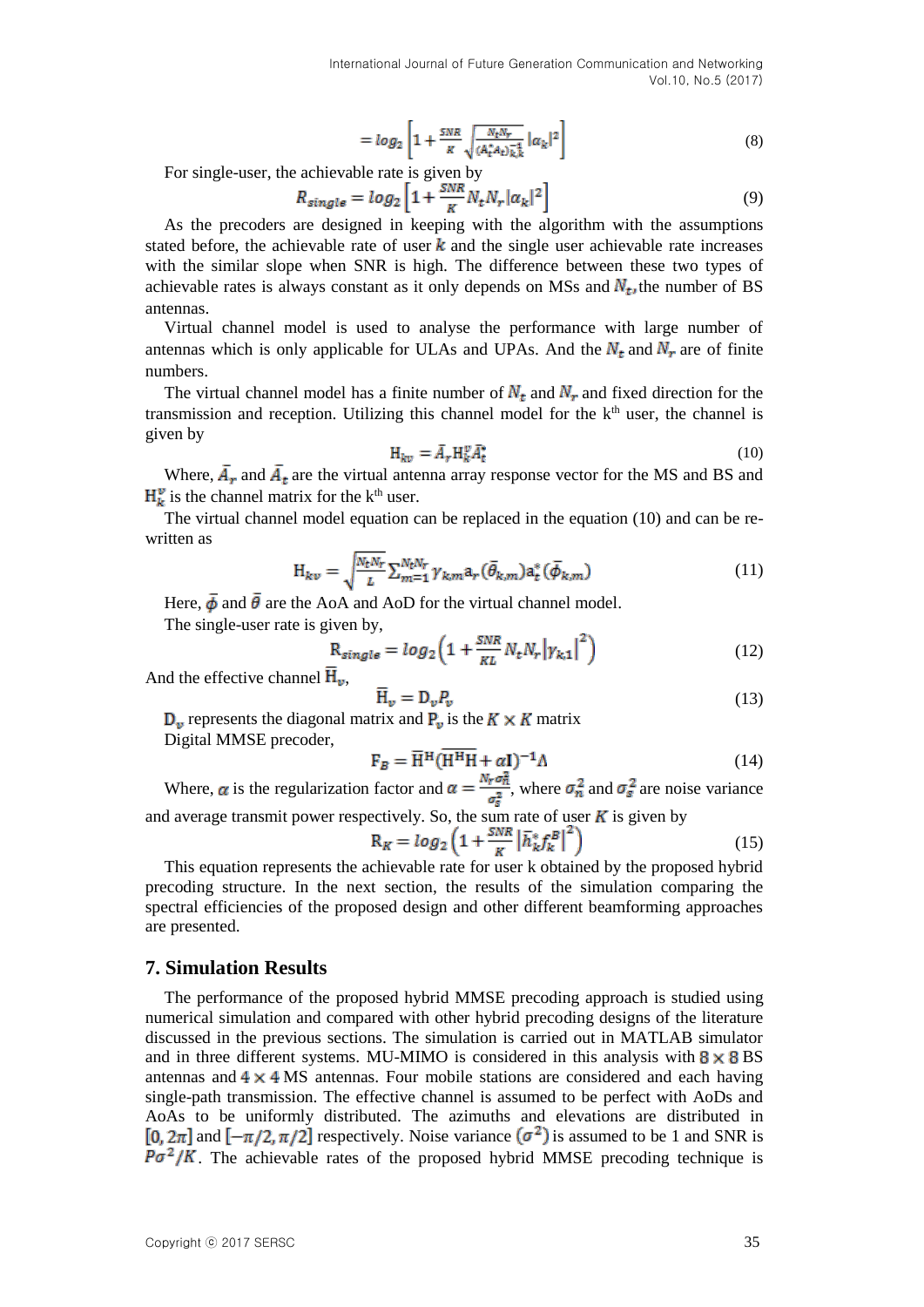analyzed and compared with the single-user rate, analog beamforming and hybrid ZF precoding systems. The proposed hybrid precoding scheme performs very close to singleuser rate and ZF hybrid precoding and also achieves better gain over the analog beamforming approach. Figure 2(a) demonstrates the achievable sum-rate of different precoding approaches. For mmWave systems with a large number of BS antennas, the performance of the proposed scheme increases significantly. The simulation of the sum rate of the proposed hybrid precoding varying the BS antennas with fixed  $N_r$  is shown in Figure 2(b). At 0 dB SNR, the sum rate of the proposed MMSE precoding scheme is 6 bps/Hz whereas the sum rate of the ZF precoding scheme is 5.7 bps/Hz. For lower SNR, the proposed scheme shows similar performance which is better than other hybrid precoding schemes.



Figure 2 (a). Comparison of Different Schemes





**Figure 2. Results of Sum-rate Vs SNR curve for hybrid Precoding mmW Systems (a) Comparison of Different Schemes, (b) Varying the Transmit Antennas**